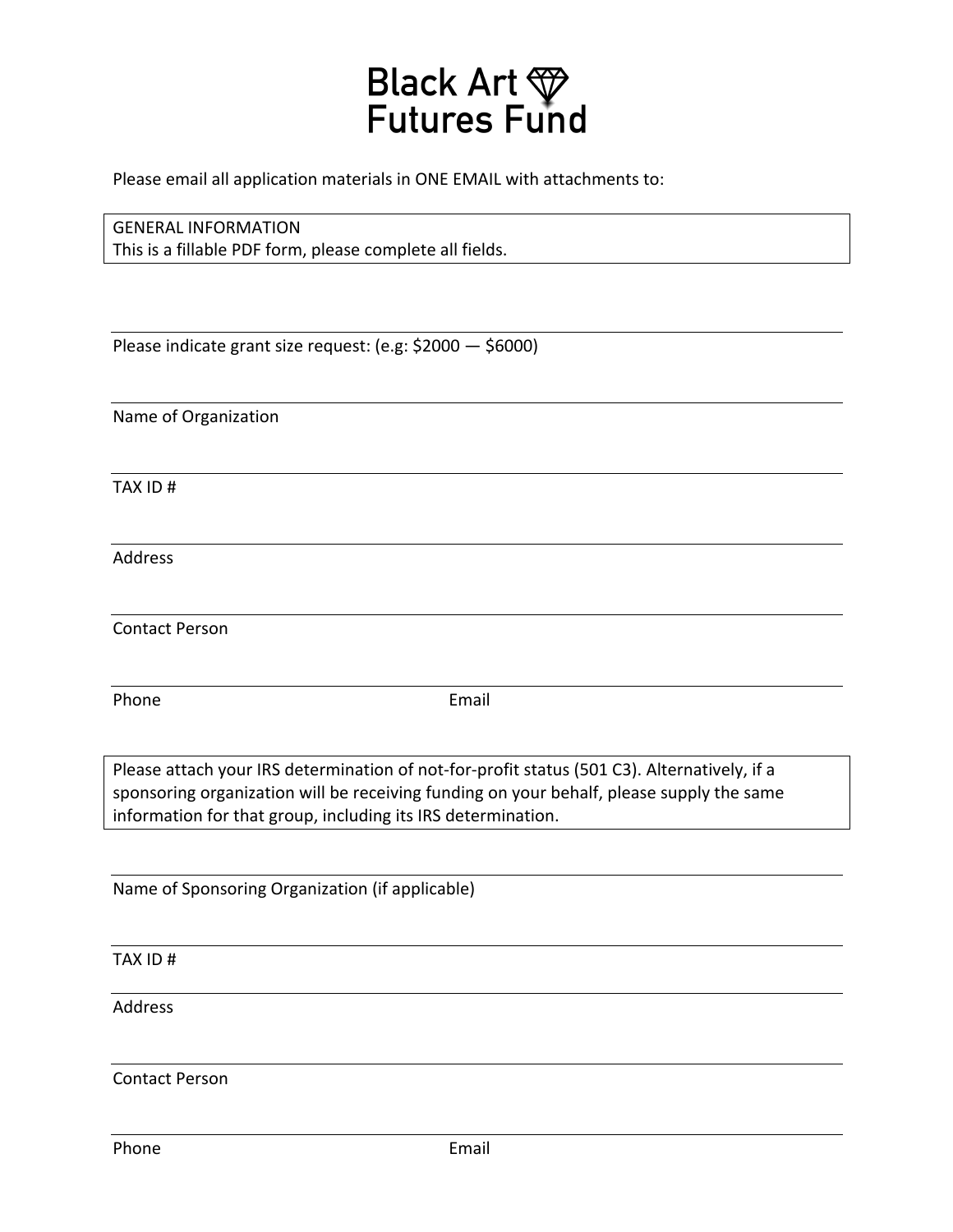

# ORGANIZATIONAL NARRATIVE

Please describe your nonprofit organization, including its mission, history, and how you accomplish your mission. How/Why was your organization started (out of what need?), and how has it grown to date? What are your short and long term organizational goals?

Additionally, please describe the **primary** community you serve, and its demographics in person and, if applicable, online.

# Please limit your narrative to one page.

#### REQUEST

Please describe your project or program and how a grant from BLACK ART FUTURES FUND will be used to advance Black Art for your organization.

Additionally, please describe your goals for fundraising/development support work with RED OLIVE CREATIVE CONSULTING. Nonprofits can apply for general operating or programmatic support, and will receive a small stipend towards engaging with a consultant to continue to grow the organization through Development & Fundraising best practices (see attachment).

Grants will ONLY be made to nonprofits or programs that center and amplify Black Art. Please **limit this narrative to one to two pages.** 

# BUDGET

Please include a budget of anticipated income and expenses that how a grant from BLACK ART FUTURES FUND will be used. As a reminder, this grant program is eligible for organizations **with a budget of \$1.5M or less.** 

Grant Levels:

- \$2000 Programmatic or General Operating Support + \$500 towards future Fundraising Support (total funds distributed: \$2500)
- \$4000 Programmatic or General Operating Support + \$1000 towards future Fundraising Support (total funds distributed: \$5000)
- \$6000 Programmatic or General Operating Support + \$1500 towards future Fundraising Support (total funds distributed: \$5000)

# **General Operating Support**

If you intend to apply the grant to general operating support, please submit your organization's financial report for last fiscal year, and a budget for your current year. Please separate the income and expenses for general operating and income and expenses for specific programs directly serving your constituency.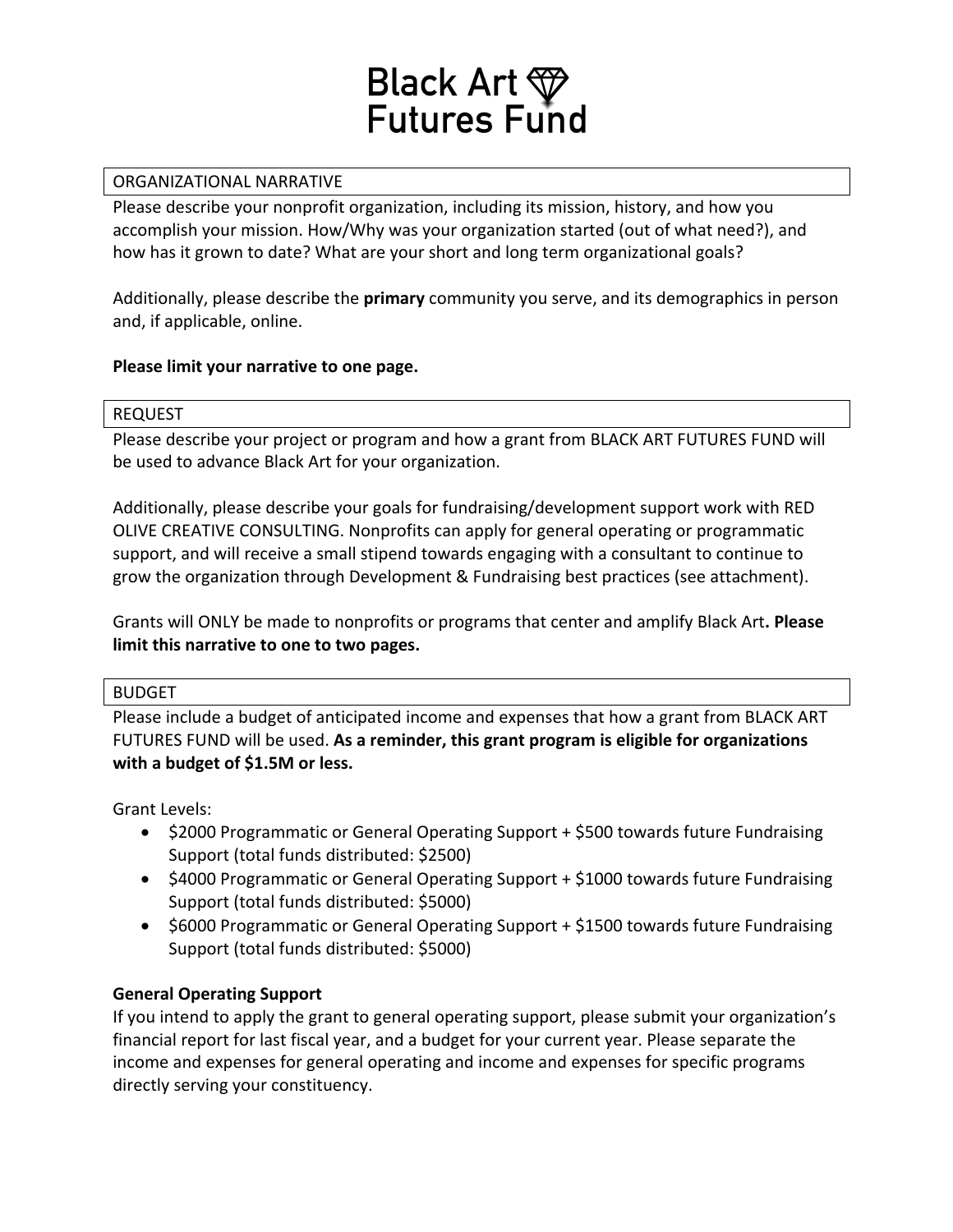

#### **Program Support**

If you are applying for a grant for a specific program, please submit all of the above plus a separate budget for the program for which you are applying for funding.

#### STAFF

Please list your staff/volunteer (indicate paid or volunteer) members, their time of service with the organization.

#### BOARD

Please list your organization's board of directors or advisory group. Please list their time of service. Their board role (title and/or committee assignments) and their current occupations.

# **SUPPLEMENTALS**

Please submit as a single PDF the following supplemental materials

- organizational logo
- marketing documentation (newsletters, flyers, posters, postcards, etc)
- pictures of performances / public engagements

# DEADLINE & SUBMISSION

Please submit your application by March 1, 2018 with the subject: "BLACK ART FUTURES FUND: [organization name]"

> **BLACK ART FUTURES FUND** EMAIL: blackartfutures@gmail.com